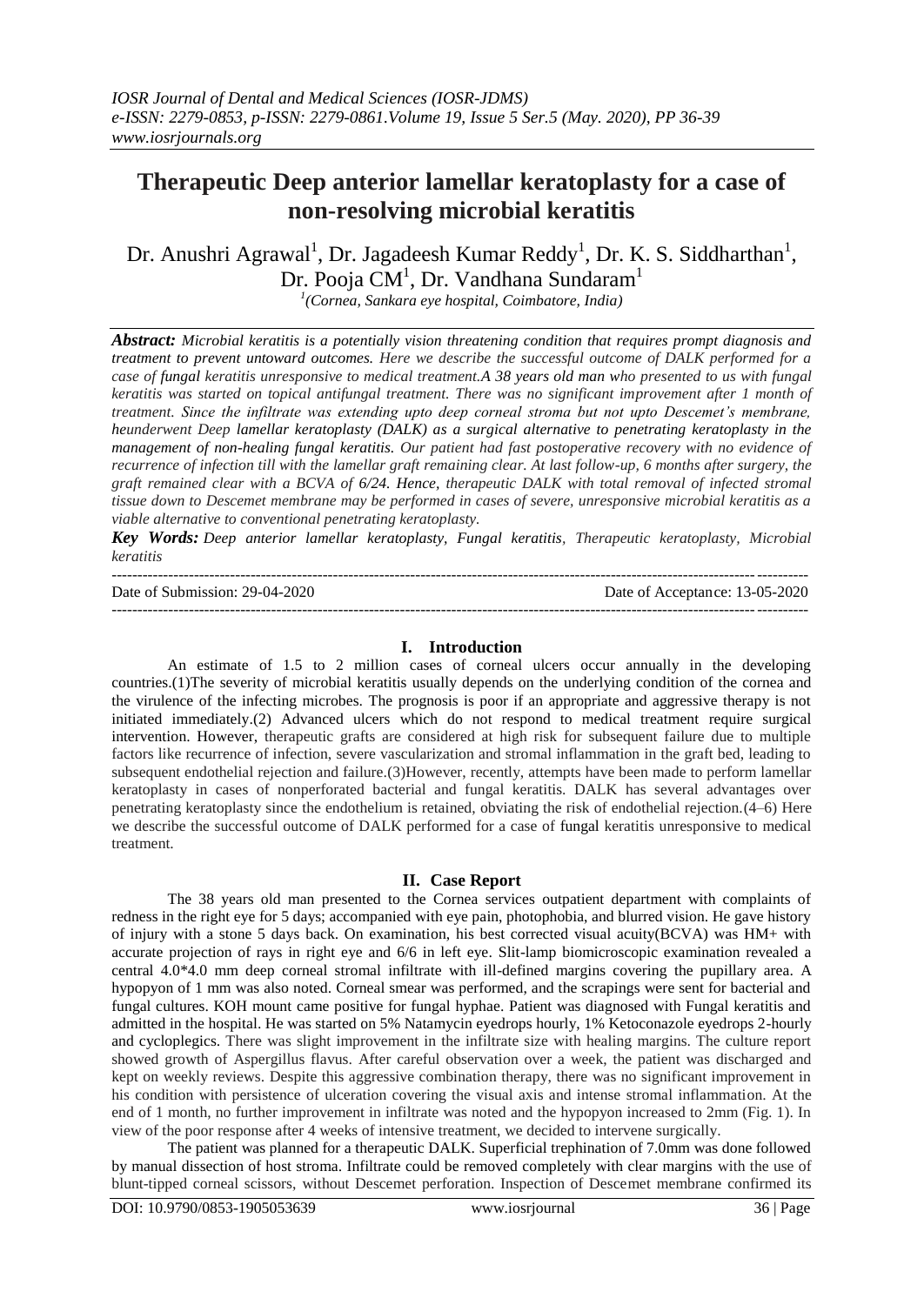integrity and clarity, confirming that infection had not involved Descemet layer. However, there is a risk of intraoperative perforation occurring during surgery, which should be explained to patients before surgery, and a corneal donor of good endothelial quality should be available if conversion to penetrating keratoplasty is needed in the event of Descemet perforation.

A full-thickness donor cornea of 7.25 mm was trephined from the endothelial side and Descemet membrane was stripped away by using Kelman–McPherson forceps. The donor was sutured in place with 16 10- 0 nylon interrupted sutures. Eye was patched for 12 hours. Postoperatively, graft was well opposed with minimal inflammatory hypopyon (Fig. 2). He was given topical and oral antifungals along with NSAIDs and cycloplegics and the graft became clear with resolution of hypopyon in 4 days. No recurrence of infection was noted and we added topical corticosteroids 1 month post-surgery (Fig. 3). At the last follow-up, 6 months after surgery, the lamellar graft remained clear and he had a BCVA of 6/24.

**Figure 1:** Preoperative slit-lamp photograph of the patient at presentation showing non-healing fungal corneal ulcer with hypopyon

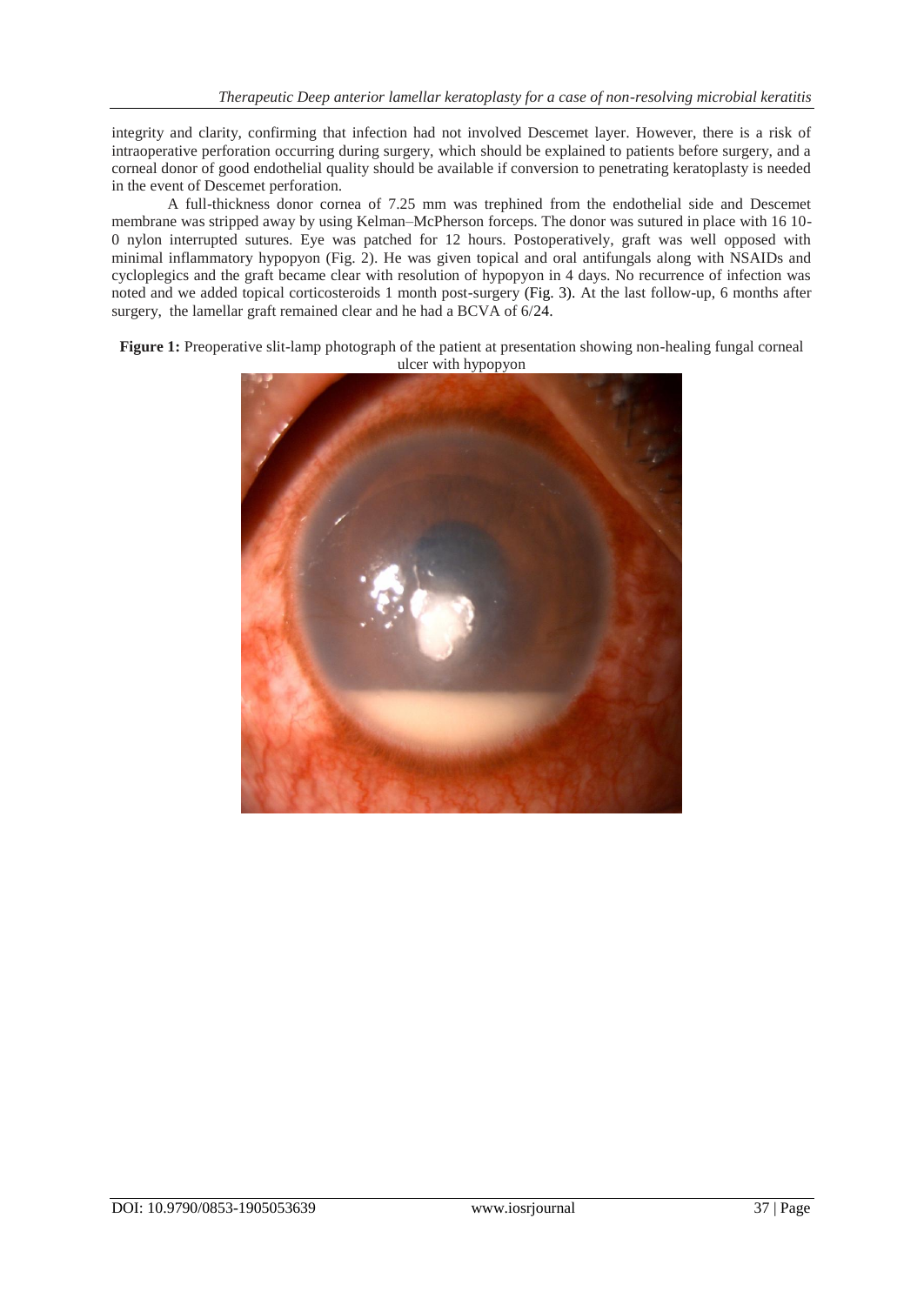

**Figure 2:** Postoperative day 1photograph following Therapeutic DALK

**Figure 3:** Clear graft with no recurrence 1 month post-surgery



# **III. Discussion**

This study shows the viability of therapeutic anterior lamellar keratoplasty as an alternative to PK in cases of progressive microbial keratitis unresponsive to topical medication. The decision to perform anterior lamellar keratoplasty (ALK) in eyes with infective keratitis has several advantages and disadvantages.(7) In a lamellar corneal transplant, subsequent endothelial rejection does not occur, and provided the entire stromal infiltrate is removed meticulously, the chances of re-infection are minimal. The avoidance of entry into the